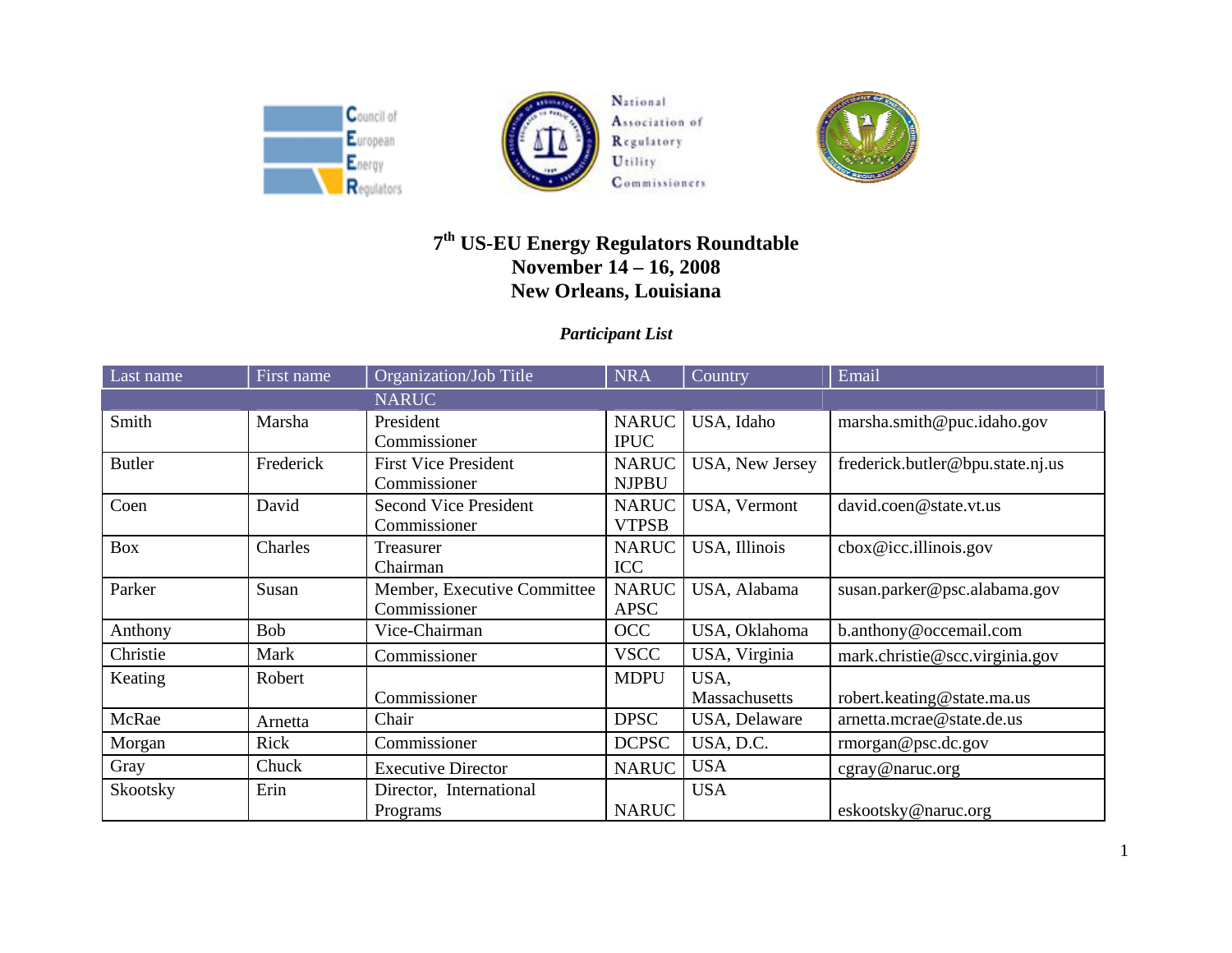|                      |              | <b>CEER</b>                                  |               |                       |                            |
|----------------------|--------------|----------------------------------------------|---------------|-----------------------|----------------------------|
| Lord Mogg            | John         | <b>CEER President</b>                        | Ofgem         | United Kingdom        | regulator.gb@ofgem.gov.uk  |
| Kindler              | Johannes     | <b>CEER Vice President</b>                   | <b>BNetzA</b> | Germany               | johannes.kindler@bnetza.de |
| Pataki               | Istvan       | <b>CEER Vice President</b>                   | <b>HEO</b>    | Hungary               | patakii@eh.gov.hu          |
| Batalla              | Joan         | Chief of Chair's Cabinet                     | <b>CNE</b>    | Spain                 | jdga@cne.es                |
| <b>Braz</b>          | José         | Commissioner                                 | <b>ERSE</b>   | Portugal              | jbraz@erse.pt              |
| Caramanis            | Michael      | Chairman                                     | <b>RAE</b>    | Greece                | caramanis@rae.gr           |
| Dyevre               | Eric         | Commissioner                                 | <b>CRE</b>    | France                | eric.dyevre@cre.fr         |
| Fernandez-<br>Rozado | Carmen       | Commissioner                                 | <b>CNE</b>    | Spain                 | cfr@cne.es                 |
| Fredriksson          | Yvonne       | Chair                                        | EI            | Sweden                | yvonne.fredriksson@ei.se   |
| Geitona              | Fay          | <b>CEER Secretary General</b>                | <b>CEER</b>   | Belgium               | fay.geitona@ceer.eu        |
| Gomez-Elvira         | Rafael       | Deputy Director – European<br><b>Affairs</b> | <b>CNE</b>    | Spain                 | rgg@cne.es                 |
| Koutzoukos           | George       | Advisor                                      | <b>RAE</b>    | Greece                | koutzoukos@rae.gr          |
| Raillon              | Philippe     | Director, international relations            | <b>CRE</b>    | France                | philippe.raillon@cre.fr    |
| Santos               | Vitor        | Chairman                                     | <b>ERSE</b>   | Portugal              | vsantos@erse.pt            |
| Smith                | <b>Steve</b> | Managing Director of Ofgem<br>networks       | Ofgem         | <b>United Kingdom</b> | steve.smith@ofgem.gov.uk   |